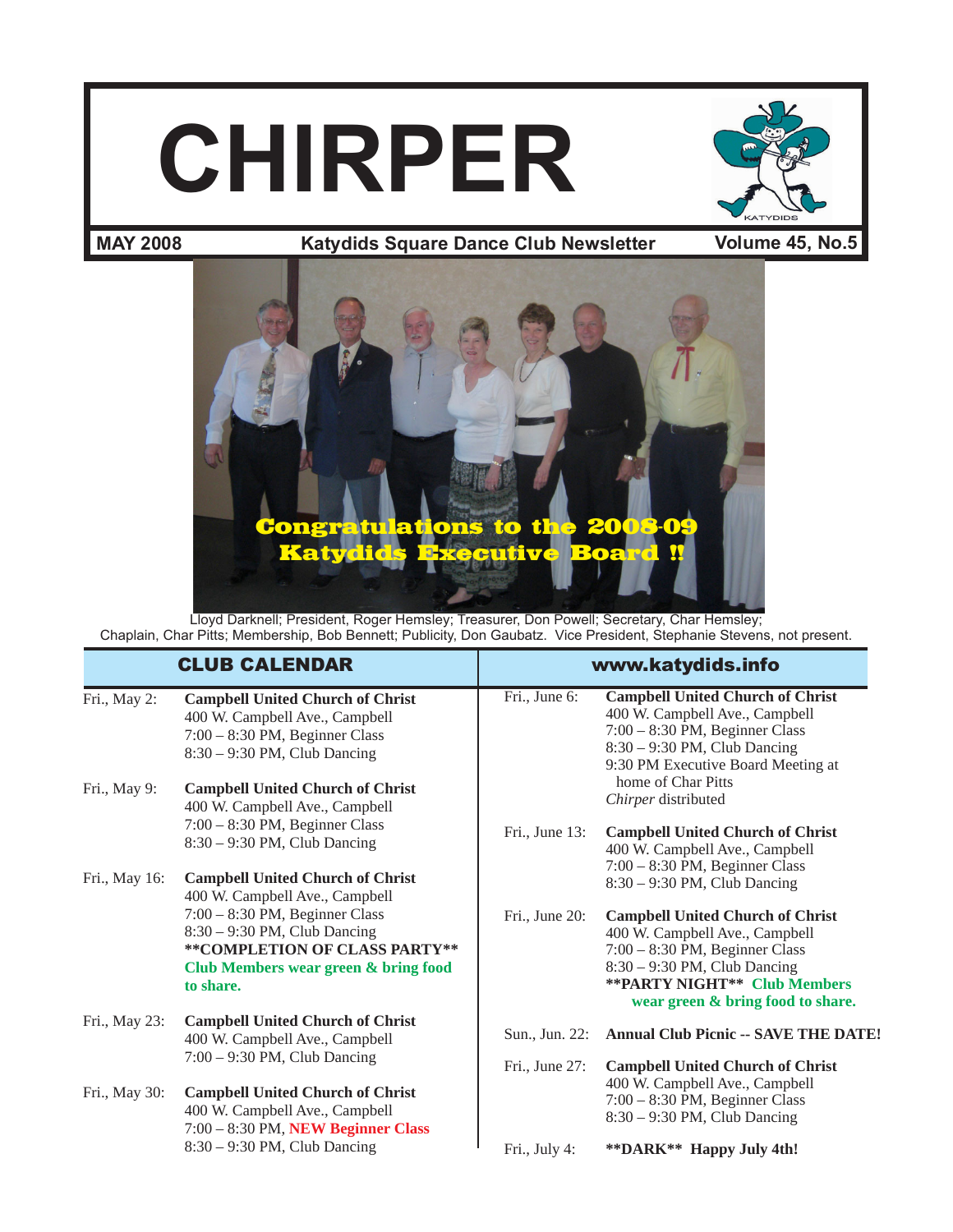#### SQUARE HEAD ASSIGNMENTS and DUTIES

*Super Square Head Caroline Fifield (408) 377-3740*

> May 02 ..... Fifield May 09 ..... Franger / Moore May 16 ..... Hebson May 23 ..... Helfrich, A. & M. May 30 ..... Helfrich, J. & R

Jun. 06...... Mensing Jun. 13...... Hosoda Jun. 20...... Shaney Jun. 27...... Pitts / Powell

Jul. 04 ...... DARK Jul. 11....... Wies / Hea Jul. 18 ...... Andersen Jul. 25 ...... Darknell

#### **On Dance Night PRIOR to your duty night:**

• Help pack up supplies and jugs and put into Club Cupboard. Notify the Super Square Head, Caroline Fifield, at 408-377-3740, of any needed supplies or change of duty assignment dates.

#### **Before the dance**:

- Contact Square Head for following week to be sure they will be there.
- On scheduled night, the designated Square Heads should arrive **by 6:30 PM.**
- Set up tables and chairs as needed.
- Bring 6-8 lbs ice for cooler and make ice water.
- Start hot water for tea and coffee.

#### **During Club dance:**

- Welcome everyone at the door.
- Offer raffle tickets, 5 tickets for \$1.00.
- Have guests sign guest book and collect \$4.00 donation per guest.
- Give guest names to President or Membership Chair for introduction during announcements.
- Divide the raffle proceeds  $-50\%$  to the Club, 50% to the "cups".
- Check that water and cups do not run out.
- If Treasurer is not present, pass monies collected to any Executive Board Member.

**After the dance:** *Clean up!!* Take the trash bags out to the dumpster (locked) located in the side parking lot. The key is hanging on the wall by the door to the kitchen. NOTE: tables must go into closet FIRST (remember the Caller's table, too), then the chair "rack".

#### UPCOMING SQUARE DANCE EVENTS

- **May 2-4: Silver State Square & Round Dance Festival** Grand Sierra Resort, Reno, NV Callers: Ken Bower, Wade Driver, Jerry Haag Cuers: The Lillefields, The Parkers
- **May 17: Black and White Ball; Krazy Dazys** John Muir Middle School 7:30 – 8:00 PM; PreRounds: Sue & Phil Harris 8:00 – 10:30 PM; Caller: Jim Osborne
- **May 23-25: Golden State Round Up** Callers: Joe Saltel, Dan Nordbye, Ray Brendzy, Bob Baier Cuer: Radka & Steve Sandeman
- **May 31: SCVSDA & SCVCA Whing Ding** Caller Appreciation Dance

#### **June 7: Ice Cream Fling Thing; Bows & Beaus** Cubberley Community Center, Palo Alto 7:30 – 8:00 PM; PreRounds: Sue Harris 8:00 11:00 PM; Caller: Tim Crawford

**June 14: Strawberry Festival; Sunnyvale Singles** Caller: Vic Ceder

**Jun. 25-28: 57th National Square Dance Convention** Wichita, Kansas

**. . . . . . . . . . . . . .**

#### WITH MUCH GRATITUDE!!

A **HUGE** thank you to the 2007-08 Executive Board Members: **Lloyd Darknell, Bob Bennett, Maxine Darknell, June Helfrich, Don Powell, Don Gaubatz, Char Pitts**, and Committee Chair persons: **Morris & Louise Hosoda, Louise Stagnitto, Pat Angotti, Caroline Fifield, Joyce Wies, Bob & Annie Bennett, and Stephanie Stevens**. Your work on behalf of the Katydids Club is **MUCH** appreciated!!

**. . . . . . . . . . . . . .**

## HAPPY ANNIVERSARY !!

| Roger & Char Hemsley  May 12  |  |
|-------------------------------|--|
| Roger & June Helfrich  May 24 |  |
| Dave & Jenny Andersen  May 26 |  |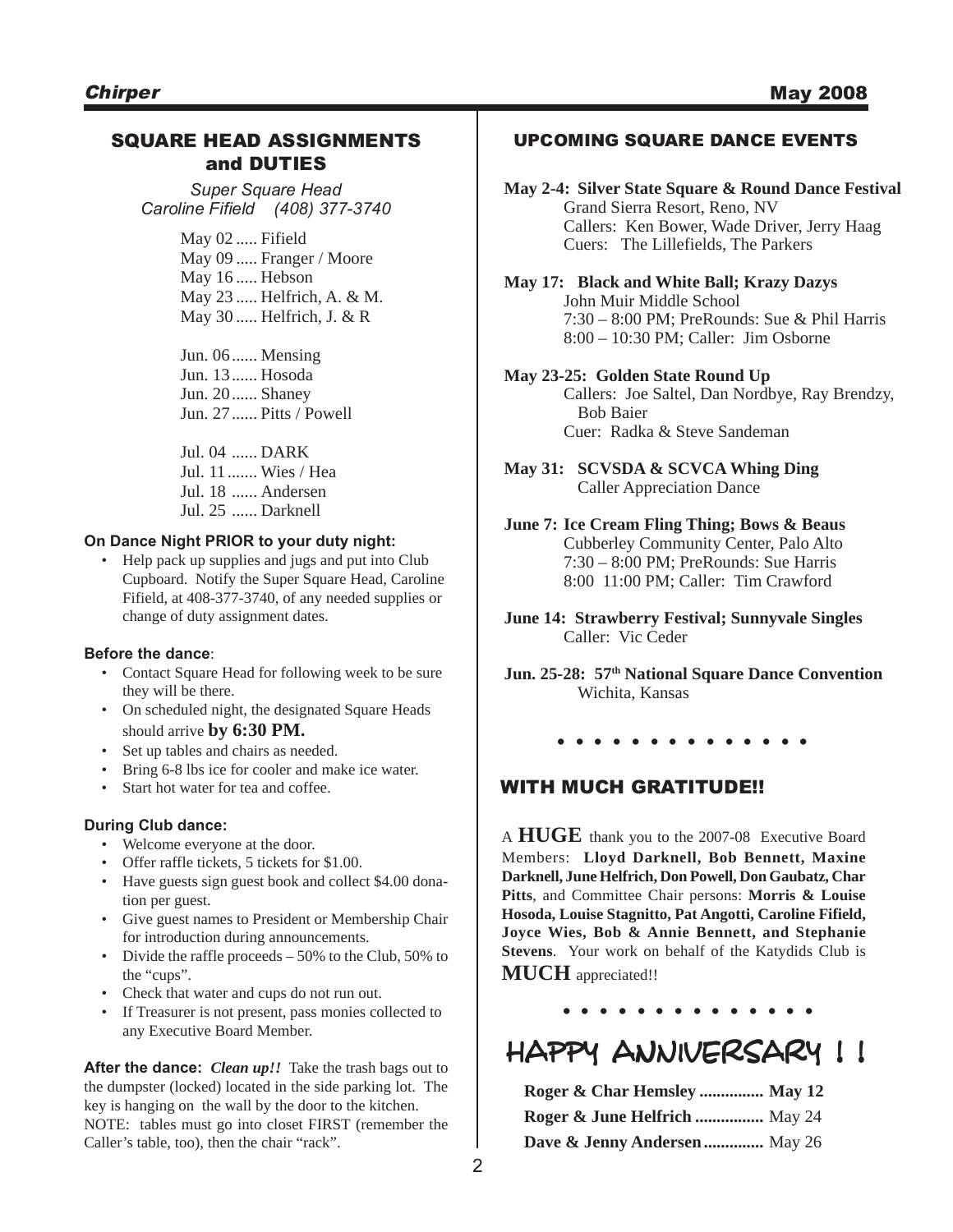# Katydids Installation Brunch Sunday, April  $27<sup>th</sup>$ , 2008 **Michael's at Shoreline**

Mountain View.



Char & Roger Hemsley



Joyce Weis



Lloyd Darknell



Bob Bennett, Don Gaubatz



Bill & Betty Benevento



Food! Yum!!





Sandy Franger, Denis Moore



Lee Fleeman, Maxine Darknell



Caroline Fifield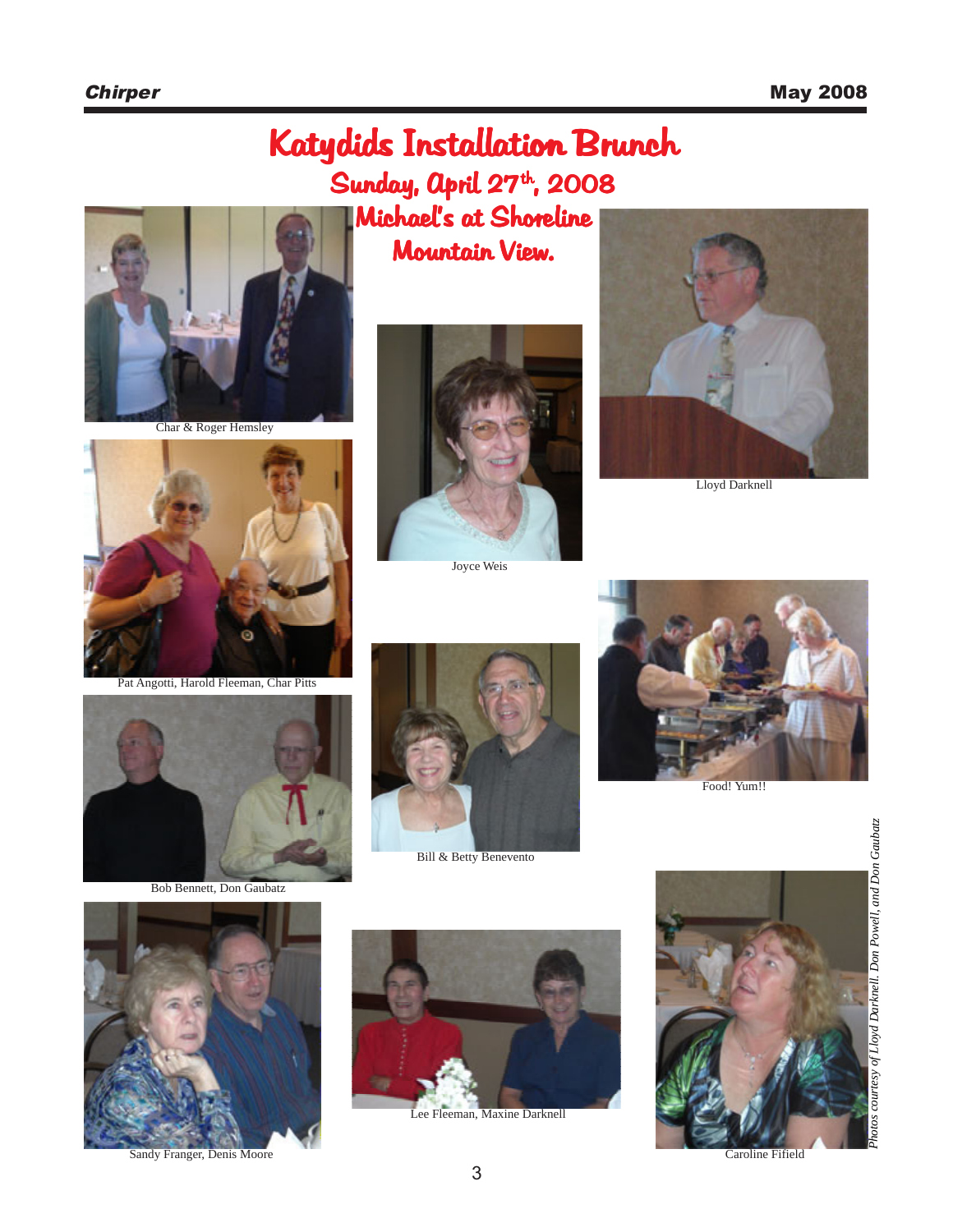## **Chirper** May 2008



Karl Belzer, Linda & John Caywood



Don Powell, Char Pitts



Amy Helfrich



Roger Hemsley, Harold Fleeman



Louise Hosoda



Parker & Sue Willey



Char Hemsley, Char Pitts



Bob Hebson



Rodney Helfrich



Annie & Bob Bennett, Jackie Daemion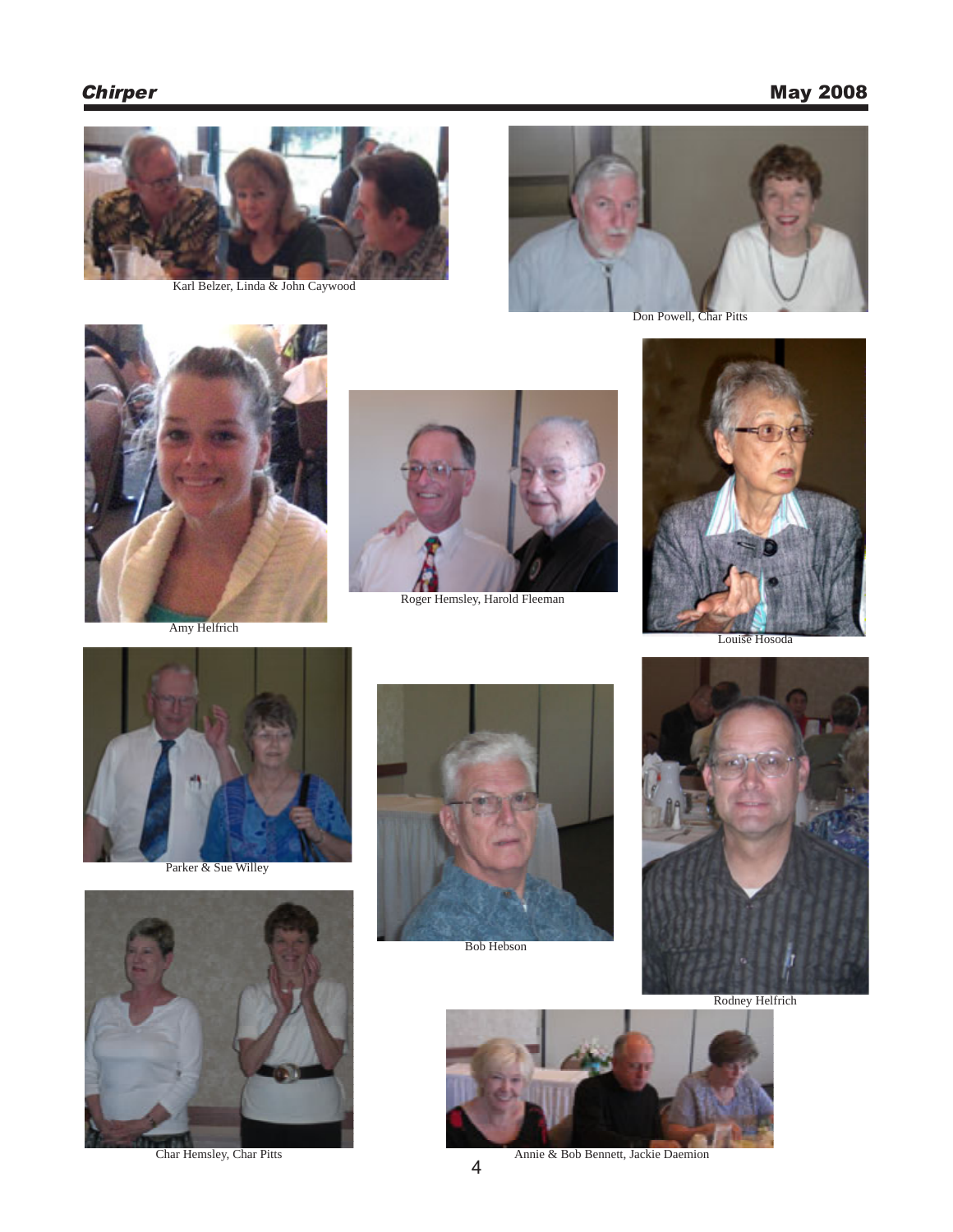# NEW Class Begins Friday, May 30th

Please pick up some Class flyers and post them ALL around the town! We want a BIG class (Shh! It's a secret! More attendees equals more fun!)

**. . . . . . . . . . . . . .**

## MINUTES GENERAL MEMBERSHIP MEETING **April 25, 2008**

President, Lloyd Darknell, called the meeting to order at 9:00 p.m. and stated a quorum was present. We currently have 37 active members and 2 inactive. Present at the meeting were 27 active members (we needed 19 for a quorum), our caller, Jim Osborne and two guests.

The order of business was the proposed slate of officers for the coming year, starting May 1, 2008. Lloyd asked the chairman of the nominating committee, **Bob Bennett**, to present the slate of officers. They were: President, **Roger Hemsley**; Vice-President, **Stephanie Stevens**; Secretary, **Charlene Hemsley**; Treasurer, **Don Powell**; Membership, **Bob Bennett**; Publicity, **Don Gaubatz**; and Chaplain, **Charlotte Pitts**. Lloyd asked if there were any nominations from the floor. Hearing none, he asked how they would like to vote. **Charlotte Pitts** made a motion that we vote audibly as a whole ballot, seconded by **Parker Willey**. It passed unanimously. Lloyd then asked for someone to make a motion. **Charlotte Pitts** made the motion to accept the slate of officers as presented, seconded by **Pat Angotti**. He asked if all were in favor and it was unanimous.

Lloyd asked if there was any other business and hearing none asked if all were in favor of adjournment. It was unanimous. The meeting was adjourned at 9:05 p.m.

Respectfully submitted,

#### Maxine Darknell

# HAPPY BIRTHDAY !

**. . . . . . . . . . . . . .**

**Ted Shaney .............................................** May 23

# NEWS FLASH – –

Rockin' Jokers invite the Katydids to join them on Saturday, May 3rd for dinner at 4:45 PM at the Blossom Hill Fresh Choice restaurant followed by Mini Golf at about 6:00 PM at Golfland with dessert following at Baker's Square on Almaden Expressway. **COME JOIN THE FUN!!**

**. . . . . . . . . . . . . .**

#### THE PRESIDENT'S CORNER – –

Hi Katydids,

Well, here is my last report to all of you because your new officers will take over on May 1<sup>st</sup>. I'm very busy right now with our addition/remodel on our home so this is coming at a good time. I have appreciated the support of everyone during my three years as your president, especially my vice-president, **Bob Bennett**, and the rest of the board.

I know those of you who were able to attend the Installation Brunch had a great time. The food and fellowship was excellent as usual and special thanks go to **Charlotte Pitts** for organizing another great brunch. Thanks, also, to **Roger Hemsley** for calling some fun "tips" for us. Our special guests were **Harold and Lee Fleeman**, our past Katydids caller for many years. He called a "tip" for us, too. I also want to thank all of you for the card and Fry's gift certificate that was presented to me. It is one of my favorite stores and I will have fun spending it!